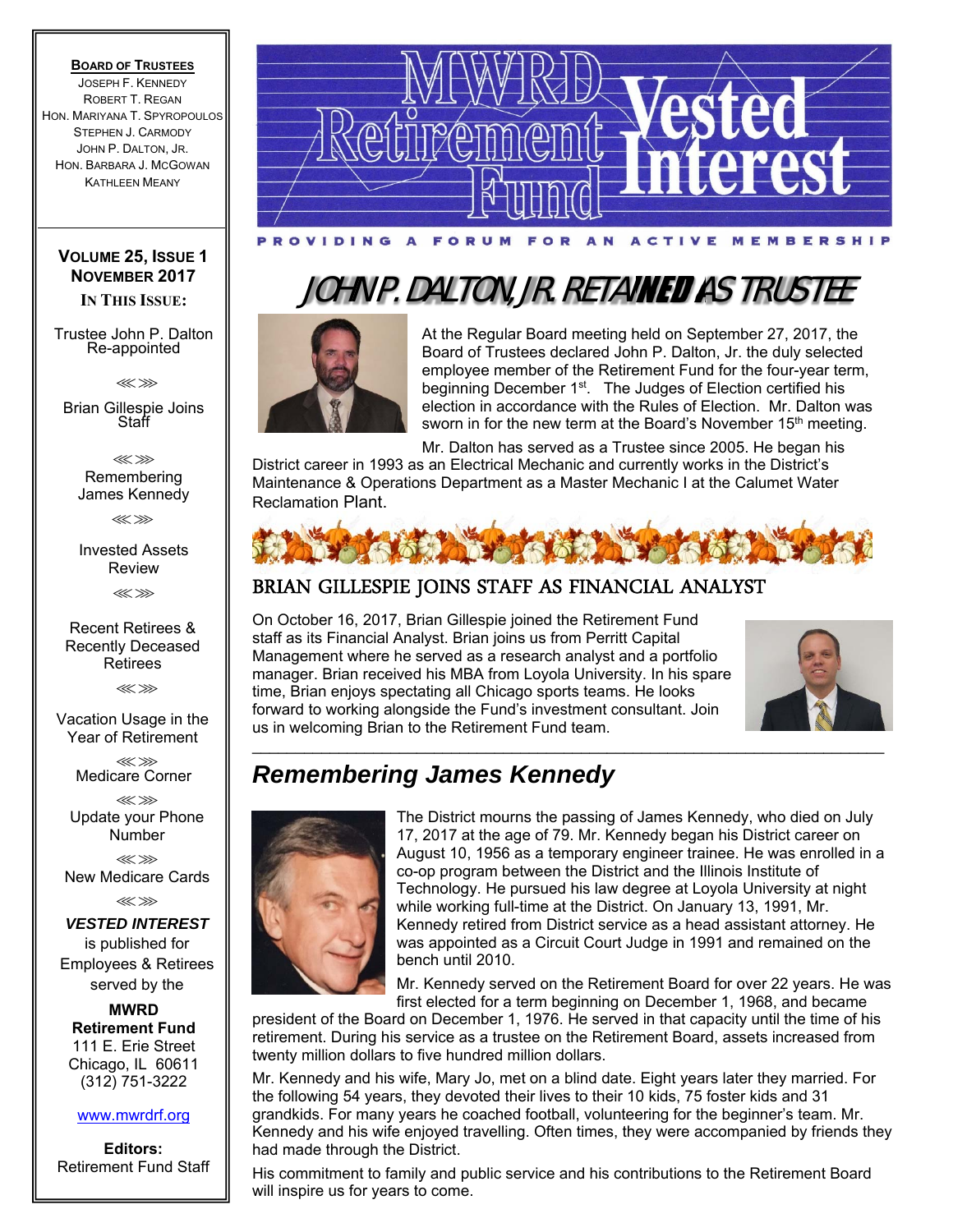

### **3RD QUARTER FUND REVIEW FUND'S ASSETS AS OF 9/30/17: \$1.378B**

| <b>Fund performance as of 9/30/2017</b> | <b>3rd Quarter</b> | 1 Yr. | 3 Yr. | 5 Yr.   | 10 Yr. |
|-----------------------------------------|--------------------|-------|-------|---------|--------|
| Total Fund (net of fees)                | 3.5%               | 12.9% | 7.7%  | 9.8%    | 6.4%   |
| Policy Index*                           | 3.7%               | 12.2% | 7.8%  | $9.6\%$ | 6.4%   |

 The policy index is composed of the following: 21% S&P 500 Index, 10% Russell Midcap Index, 11% Russell 2000 Index, 11% MSCI ACWI ex-US Index, 6% S&P Developed ex-U.S Index, 6% MSCI Emerging Markets Index, 7% Barclays Global Aggregate (Hedged) Index, 28% Barclays Aggregate Index.



| <b>TOP TEN STOCK HOLDINGS AS OF 9/30/17</b> |         |       |  |  |  |
|---------------------------------------------|---------|-------|--|--|--|
| <b>Stock Description</b>                    | #Shares | SMM   |  |  |  |
| 1. The Boeing Co.                           | 19,681  | \$5.0 |  |  |  |
| 2. AFLAC Inc.                               | 60,750  | 4.9   |  |  |  |
| 3. Apple Inc                                | 29.022  | 4.5   |  |  |  |
| 4. First American Financial Corp 73,200     |         | 3.7   |  |  |  |
| 5. Zimmer Biomet Holdings Inc               | 30,300  | 3.5   |  |  |  |
| 6. Laboratory Corp of America               | 22,500  | 3.4   |  |  |  |
| 7. Alphabet Inc                             | 3,331   | 3.2   |  |  |  |
| 8. Northern Trust Corp                      | 34,100  | 3.1   |  |  |  |
| 9. Lazard LTD                               | 68,400  | 3.1   |  |  |  |
| 10. The JM Smucker Co                       | 29,100  | 3.1   |  |  |  |

### **3RD QUARTER MARKET REVIEW**

- **U.S. equity markets** Most of the major benchmarks finished the quarter with near record highs and up double digits for the year. The S&P 500 index finished up 4.5% in the period and up 14.2% for the year. Small caps outperformed large caps. The Russell 2000 small-cap index returned 5.7% in the 3<sup>rd</sup> quarter and was up 10.9% YTD through 9/30/17. Growth stocks continued to outperform value during the quarter.
- **International equity markets** Non-US markets posted another strong quarter pushing YTD returns to above 20% across all major indices. The MSCI ACWI ex-U.S. index returned 6.2% in the most recent quarter and has returned 21.1% for the YTD period through 9/30/17.
- **Fixed income** The 10-year Treasury yield increased marginally by 2 basis points to finish the quarter at 2.33%. Within the quarter the 10-year Treasury hit a 10-month low of 2.04% on September  $7<sup>th</sup>$ . Several factors played into the swings. Among them were concerns over North Korea-US relations, and the Trump administration's announcement of tax reform.

### **RETIREES (since May 2017)**

\*Death in Service

Dillard, Samella Johnson, Gwendolyn Peeples, Marvin A. Sivils, Jean M.

# i ransitions

Calvano, Joseph Dunlap, Linda S. Kirie, George P. Riley, Rosemary F. \* Tiffin, Joseph E. Collins, William J. Feeney, Daniel J. Lynch, John J. Rodriguez, Xavier A. Trotter, Darryl R DeLong, Richard E. Gutierrez, Thomas R. Lyubkina, Irina Ryan, Kenneth M. Wagner, Patricia C.<br>DePass, Martin A. Harris, Henry Mardoian, Charles M. Serbanescu, Aruna R. Weber, Jeffry Harris, Henry **Mardoian, Charles M.** Serbanescu, Aruna R. Weber, Jeffry DeSalvo, Christine M. Hawkins, Diane McInnes, Colin Schrean, Artelia (Tia) C. Weibust, Glenn

Banhidi, Robert T. **Dunigan, Vinnie** Hardaway Jr., Edgar J. Kowalsky, John Spencer, Berdel W. Bojanowski, Joseph C. Dvoracek, Gary A. Hickey, Patrick Kron, Kenneth Stertz, Henry<br>Catuara, Mary Ann Dychton, Richard Hoskins, William \* Montgomery, Deosie Webb, John J Catuara, Mary Ann Dychton, Richard Hoskins, William \* Montgomery, Deosie Webb, John J. Deschamps, Arthur Edwards, Thomas M. Jones, Cleo Oyler, Warren L. Wilkerson, Ernest L. Dreyer Jr., Walter C. Gaston Sr., James D. Kennedy, James W. Sokal, Catherine H. Yadron, William<br>Driscoll, Michael W. Grande, John C. Kling, John J. Sparagowski, Trudy A. Grande, John C. Kling, John J. Sparagowski, Trudy A.



Diller, Sandra Kalvaitis, Jonas L. Peretti, Dawn M. Tiffin, John P. \*Retired from Reciprocal Fund

**DECEASED EMPLOYEES AND RETIREES (since May 2017)**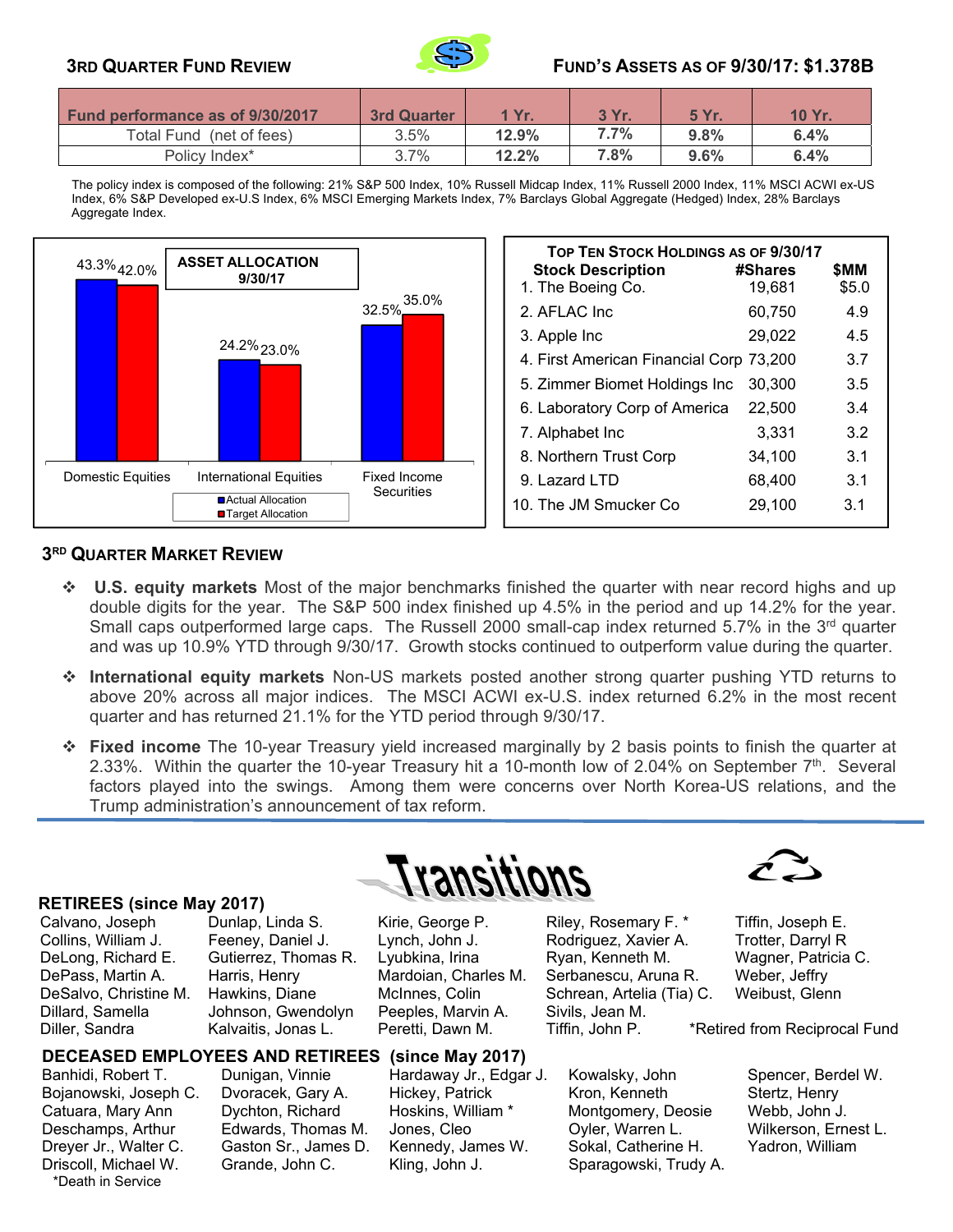## **Vacation Time in the Year of Retirement**

If you've contacted the Retirement Fund for an estimate, you've heard us tell you about vacation time usage. Each January, the District credits your annual vacation time allotment to your time bank. That balance assumes that you will work the entire year. If you retire before year-end, vacation time is pro-rated. Annuity estimates include the statement:



"VACATION USAGE: Please note that the vacation balance shown on your pay stub assumes that you will work through the end of the year (26 pay periods). Therefore, if you retire before the end of the year, you are only entitled to use 1/26th of your annual vacation entitlement for each pay period that you work. Using more vacation than you are entitled to will result in reducing your pension."

The Retirement Fund recommends saving your vacation time if you plan to retire before year-end. If you use more vacation time than you have accrued when you retire, your

credited service will be adjusted. It will also adversely affect your final average salary.

For example, an 8-hour employee with 200 hours vacation time who retires on 4/30/18 is entitled to 69.25 hours of vacation, but used 133.25 hours. The employee overran 64 hours of vacation. This will reduce service credit by 8 working days. Refer to the calendar below:

| April 2018 |     |      |     |     |     |     |  |  |  |
|------------|-----|------|-----|-----|-----|-----|--|--|--|
| Sun        | Mon | Tues | Wed | Thu | Fri | Sat |  |  |  |
|            |     | 3    |     | 5   | 6   |     |  |  |  |
|            | 9   | 10   | 11  | 12  | 13  | 14  |  |  |  |
| 15         | 16  | 17   | 18  |     |     | 21  |  |  |  |
| 22         |     |      |     |     |     | 28  |  |  |  |
| 29         |     |      |     |     |     |     |  |  |  |

Since the employee will lose credit for weekends as well, their service is reduced by 12 days or 0.10 years (12/120). Service credit would be 0.90 for 2018 versus a full year. This may also impact an early retirement discount, if applicable. If you have questions, please contact our office.

## **Medicare Corner**

In this issue, we would like to highlight three issues facing our members who are enrolled in District-sponsored retiree health insurance who are either already age 65 or will soon be turning age 65.

### **Address issues**

- Annuitants enrolled in the UnitedHealthcare (UHC) MAPD plan must have a street address on file with the Retirement Fund. UHC cannot mail information to a PO Box. At present, the Retirement Fund can only store one address in its database. In 2018 we are expanding to incorporate a second address.
- UHC will not forward mail. If you have moved or are using a temporary address, please contact the Retirement Fund with your current address. UHC may disenroll members if mail is returned for an incorrect address.

### **Medicare Eligibility under a Younger Spouse's Record**

Some members do not have 40 quarters of Medicare earnings under their own work record. If the member has a qualifying spouse or ex-spouse, the retiree must apply for Medicare under the spouse or ex-spouse's work record. If the (ex-)spouse is not yet age 62, the member cannot apply under that individual's work record until that individual has attained age 62. The retiree should apply for Medicare Part B at age 65. When the (ex-)spouse reaches age 62, the spouse may open their Social Security record and the retiree can apply for Medicare Part A. However, the spouse or ex-spouse is not required to commence receiving Social Security



benefits at that time. There have been incidents in which retirees were not correctly advised by Social Security staff. If you do not feel that you've received correct information from the Social Security Administration, contact the Social Security Administration for appeal information.

### **Apply in a Timely Manner**

Retirees and dependents reaching age 65 must supply the Retirement Fund with a Medicare card within three months of the 65<sup>th</sup> birthday. Failure to provide a copy of the Medicare card may result in loss of medical insurance coverage.